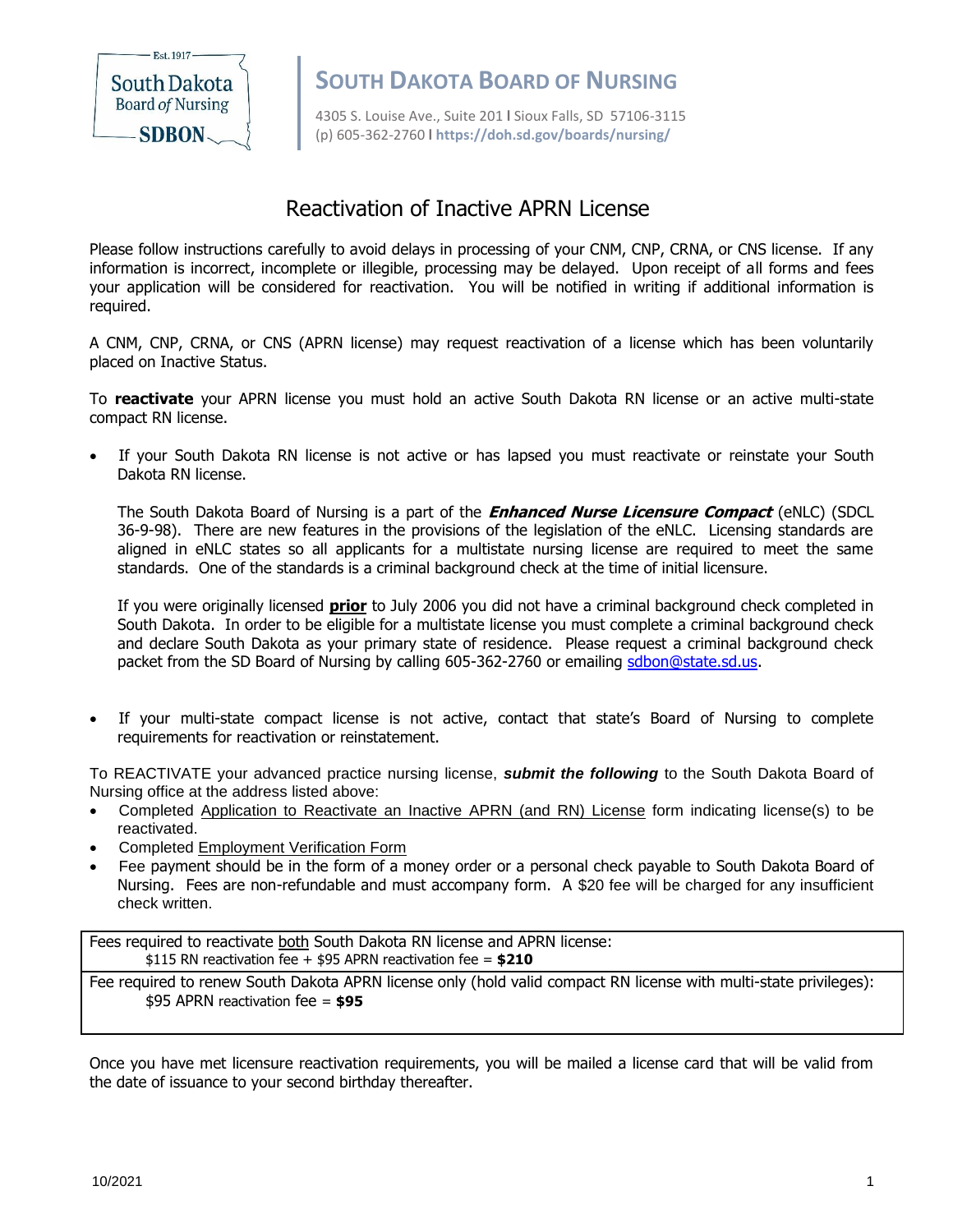

**South Dakota**<br> **SOUTH DAKOTA BOARD OF NURSING**<br> **SOUTH DAKOTA BOARD OF NURSING** 

4305 S. Louise Ave., Suite 201 **l** Sioux Falls, SD 57106-3115 (p) 605-362-2760 **l https://doh.sd.gov/boards/nursing/**

## **Application to Reactivate an Inactive APRN (and RN) License**

| I request to REACTIVATE each license checked:<br>SD RN License Number: ________________<br>□<br>CRNA License Number: __________________<br>0<br>$\Box$<br>CNM License Number: ___________________<br>$\Box$<br>CNP License Number: _____________________<br>$\Box$<br>CNS License Number: _______________________ |                                                                                                      |           |
|-------------------------------------------------------------------------------------------------------------------------------------------------------------------------------------------------------------------------------------------------------------------------------------------------------------------|------------------------------------------------------------------------------------------------------|-----------|
|                                                                                                                                                                                                                                                                                                                   |                                                                                                      |           |
| Name                                                                                                                                                                                                                                                                                                              |                                                                                                      | (Middle): |
| Name                                                                                                                                                                                                                                                                                                              |                                                                                                      |           |
|                                                                                                                                                                                                                                                                                                                   |                                                                                                      |           |
|                                                                                                                                                                                                                                                                                                                   |                                                                                                      |           |
|                                                                                                                                                                                                                                                                                                                   | Telephone(Home):_____________________________(Work):___________________________(Cell):______________ |           |
| day<br>month                                                                                                                                                                                                                                                                                                      | vear                                                                                                 |           |

#### **Declaration of Primary State of Residence**

**I declare** *L* declare *L L L C <i>L C C C <i>C C C C C C C C C C C C C C C C C C C C C C C C C* residence is where you hold a driver's license, pay taxes and/or vote. This state is referred to as my "home state" under the Nurse Licensure Compact and means that it is my "declared fixed permanent and principal home for legal purposes".

The following can be used to document residency pursuant to the Compact laws and rules.

- 1. Driver's license with a home address.
- 2. Voter registration card displaying a home address.
- 3. Federal income tax return declaring the primary state of residence.
- 4. Military Form No. 2058 state of legal residence certificate.
- 5. W2 from US Government or any bureau, division or agency thereof indicating the declared state of residence.

#### For Office Use Only: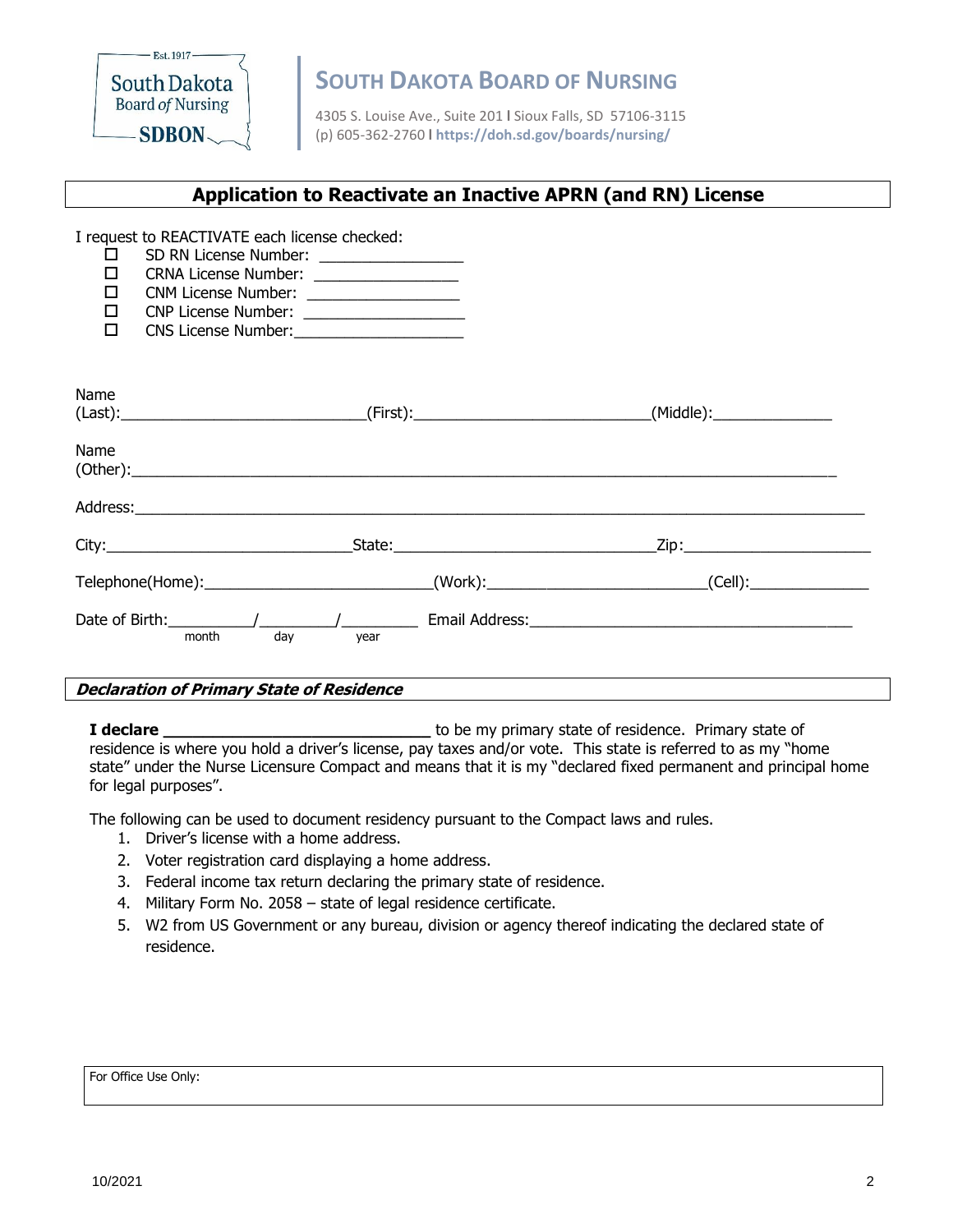#### **Military / Federal Employees**

A federal government/military nurse practicing exclusively in federal or military systems, need only have one license from any state or territory per U.S. federal government/military policy. A federal or military nurse who also practices in a civilian health systems is bound by the Compact law and rules.

A federal/military nurse who has proof of residency in a Compact party state may be issued a Compact license with a multi-state practice privilege. A federal/military nurse who does not have proof of residency in a Compact party state may be issued a single-state license regardless of where the nurse is residing. A military/federal nurse may not hold a multi-state license from more than one Compact state at a time.

#### **Are you employed by the military or practicing in a Federal institution?**

- **Yes**
- **No**

#### **CNM and CNP Practice Authority Status**

Collaborative agreements are not required for CNMs and CNPs that have met a minimum of 1,040 hours of licensed practice in the role of a CNM or CNP.

- $\Box$  Have met the minimum number of hours and am not required to have a collaborative agreement on file.
- I have not met the minimum number of required hours; I have a collaborative agreement on file with the SD Board of Nursing.
- $\Box$  I have not met the minimum required hours; I plan to submit a collaborative agreement. I understand I may not practice in role of CNP or CNM until this agreement is on file and approved by the Board.

#### **Certification Information**

Primary source verification of current certification from a Board-approved certification body specific to your area of practice is *required* to be on file with the Board office prior to your APRN license being reinstated. If you are unsure if current certification is on file contact the Board office. Photocopies of certification documents are not accepted.

- ❑ My primary source verification of current certification is already on file with the BON office.
- ❑ My primary source verification of current certification is NOT on file with the BON: I will request my certifying organization send verification directly to the SD BON office.
- ❑ CRNAs primary source re-certification verification will be monitored via NCSBN and NBCRNA's websites, no need to submit.
- ❑ I am exempt from the certification requirement. I was originally licensed as a CNP/CNM in South Dakota before June 26, 1996 or as a CNS before July 1, 1996 and have never submitted certification evidence to the Board for licensure purposes.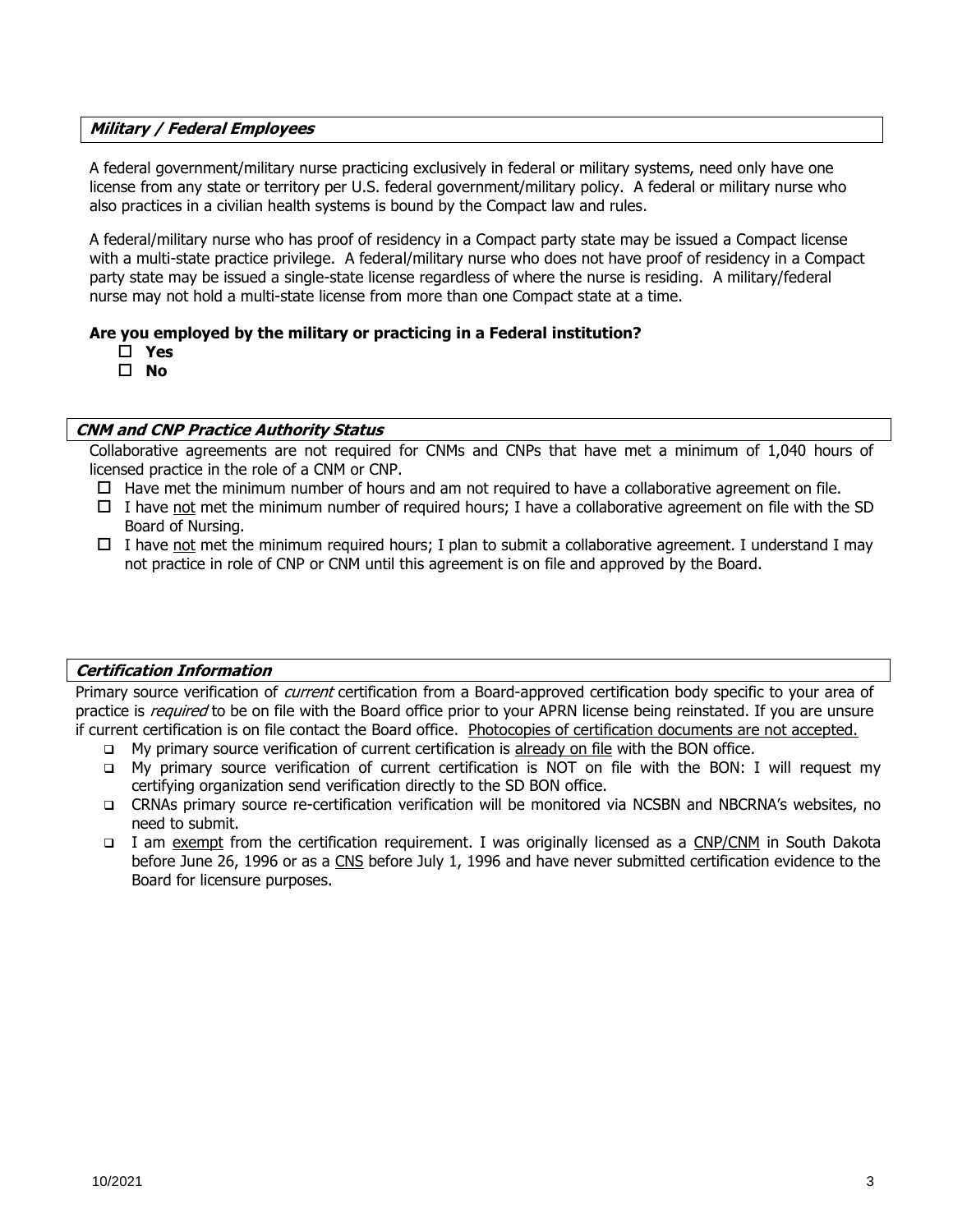**Compliance Information**

#### **If "YES" is answered to any of the below questions please attach a detailed explanation. You must also submit copies of charges or citations and ALL communication with (to and from) the citing agency AND the court of jurisdiction, including evidence of completion / compliance with court requirements.**

| 1.               | Have you been convicted, pled no contest/nolo contendere, pled guilty<br>to, or been granted a deferred judgment or adjudication, suspended<br>imposition of sentence with respect to a felony, misdemeanor, or petty<br>offense, other than minor traffic violations, that have not previously<br>been reported to the board? | $\Box$ Yes   | l 1<br>No.          |
|------------------|--------------------------------------------------------------------------------------------------------------------------------------------------------------------------------------------------------------------------------------------------------------------------------------------------------------------------------|--------------|---------------------|
| 2.               | Is there any pending charge(s) against you with respect to a felony,<br>misdemeanor, or petty offense other than minor traffic violations?                                                                                                                                                                                     | $\Box$ Yes   | ⊔ No                |
| 3.               | Are you currently being investigated or is disciplinary action pending<br>against any professional license(s) or certificate(s) held by you?                                                                                                                                                                                   | <b>□</b> Yes | ∐ No                |
| 4.               | Has any nursing license or certificate ever held by you in any state or<br>country been denied, revoked, suspended, stipulated, placed on<br>probation, or otherwise subjected to any type of disciplinary action, that<br>have not previously been reported to the board?                                                     | $\Box$ Yes   | I<br>No             |
| 5.               | Have you had privileges revoked, reduced, or otherwise restricted<br>at any hospital or other healthcare provider entity?                                                                                                                                                                                                      | $\Box$ Yes   | ⊔ No                |
| 6.               | Have you been treated for abuse or misuse of any alcohol<br>or chemical substance since your last renewal?                                                                                                                                                                                                                     | Yes<br>ப     | ⊔.<br>No            |
| $\overline{z}$ . | Are you currently enrolled in an Alternative to Discipline Program? (ie SD<br>HPAP.)                                                                                                                                                                                                                                           | $\Box$ Yes   | ப<br>No             |
| 8.               | Have you experienced a physical, emotional, or mental condition that has<br>endangered or posed a direct threat to the health or safety of persons<br>entrusted to your care or your ability to safely practice?                                                                                                               | $\Box$ Yes   | No.<br>$\mathbf{I}$ |
| 9.               | Do you currently owe child support arrearages in the amount of<br>\$1000 or more?                                                                                                                                                                                                                                              | Yes<br>ப     | No                  |

 $\square$  Baccalaureate Degree – Nursing □ Baccalaureate Degree –Non-Nursing

□ Master's Degree – Nursing □ Master's Degree – Non-Nursing  $\Box$  Doctoral Degree – Nursing (PhD)

#### **Employment and Education Information:**

What type of nursing degree / credential qualified you for your first U.S. nursing license?

- Vocational / Practical Certificate Nursing
- $\square$  Diploma Nursing
- Associate Degree Nursing
- Baccalaureate Degree Nursing

What is your highest level of education?

- Vocational/Practical Nursing
- **Certificate**
- $\square$  Diploma Nursing
- Associate Degree Nursing
- Associate Degree Non-Nursing

Year of initial U.S. Licensure: \_

Country of entry-level education: \_\_\_\_\_\_\_\_\_\_\_\_\_\_\_\_\_\_\_

- Master's Degree Nursing
	- Doctoral Degree Nursing (DNP)
	- $\square$  Doctoral Degree Nursing (PhD)
		- Doctoral Degree Nursing Practice
		- (DNP)  $\Box$  Doctoral Degree – Nursing Other
		- Doctoral Degree Non-Nursing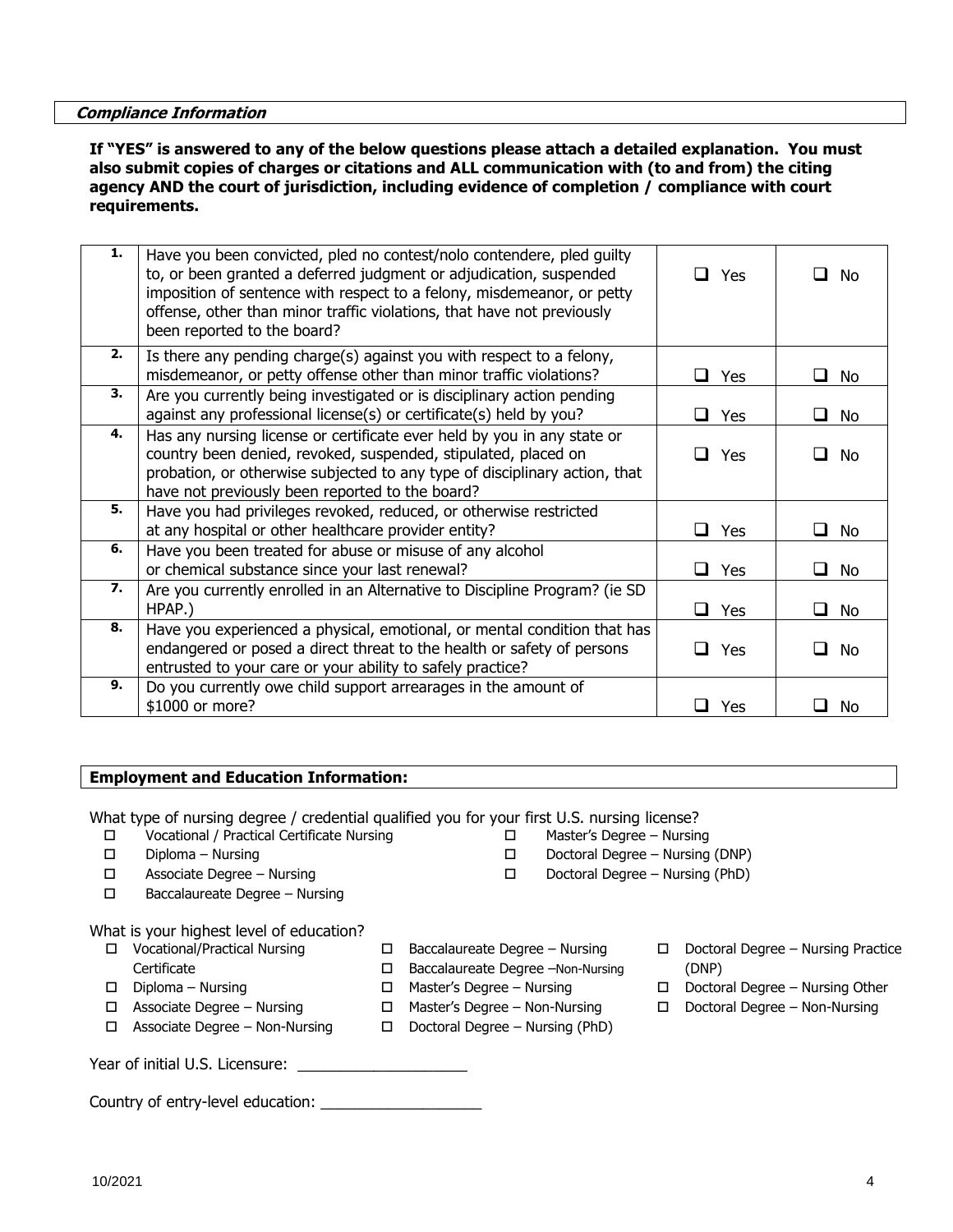#### What is your employment status?

- **Actively employed in nursing or in a position that requires a nurse license (select one)**
	- Full-time
	- D Part-time
	- □ Per diem
- **Actively employed in a field other than nursing (select one)**
	- Full-time
	- D Part-time
	- $\square$  Per diem
- **Working in nursing only as a volunteer**
- **Unemployed (select one)**
	- $\square$  Seeking work as a nurse
	- $\Box$  Not seeking work as a nurse
- **Retired**

In how many positions are you currently employed as a nurse?

- $\Box$  1
- $\Box$  2
- $\Box$  3 or more

How many hours do you work during a typical week in all your nursing positions?

 $\Box$  <10 hours  $\square$ 11-20 hours  $\square$ 21-30 hours  $\square$ 31-40 hours

- $\Box$  41-50 hours
- $\Box$  51-60 hours
- $\square$  >60 hours

Indicate the zip code, city, state and county of your primary employer.

| Zip Code: __ |  |
|--------------|--|
|              |  |
| State: ___   |  |
| County:      |  |

Identify the type of setting that most closely corresponds to your nursing practice position.

- □ Ambulatory Care Setting □ Assisted Living Facility
- Hospice Hospital
- Community Health

□ Home Health

- Insurance Claims / Benefits Nursing Home / Extended
- Correctional Facility Dialysis Center
- Care
	- Occupational Health
- Policy / Planning Regulatory / Licensing Agency
- □ Public Health
- □ School Health Services
- □ School of Nursing
- □ Other

Identify the position title that most closely corresponds to your nursing practice position.

- Advanced Practice RN
- 

 Case Manager Consultant

- 
- Nurse Executive
- □ Nurse Faculty / Educator
- D Nurse Manager
- Nurse Researcher
- □ Staff Nurse
- $\Box$  Other Health Related
- $\Box$  Other Non Health Related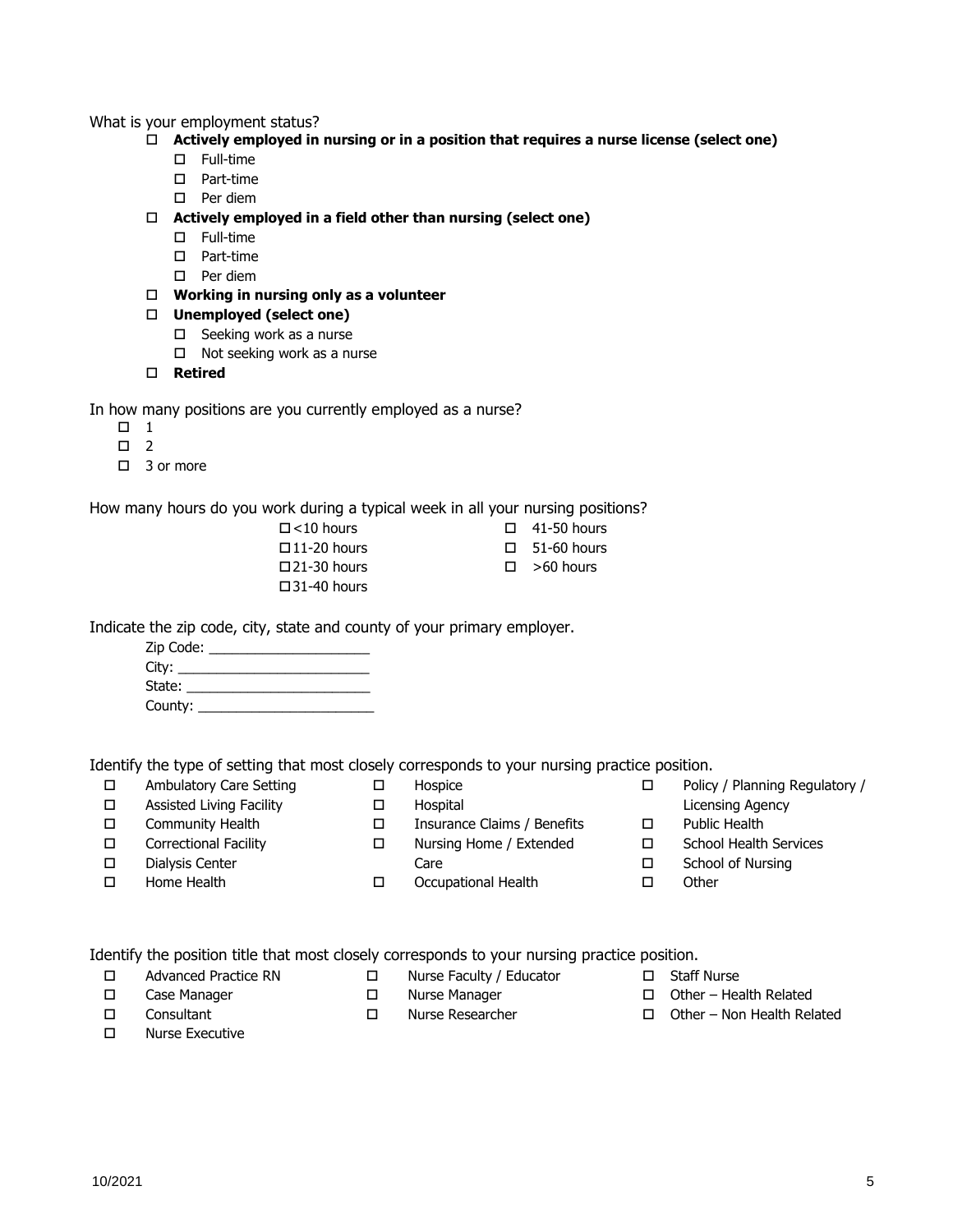|                        | Identify the employment specialty that most closely corresponds to your nursing practice position. |        |                           |        |                                  |
|------------------------|----------------------------------------------------------------------------------------------------|--------|---------------------------|--------|----------------------------------|
| □                      | Acute Care/ Critical Care                                                                          | $\Box$ | Maternal-Child Health /   | □      | Primary Care                     |
| □                      | <b>Adult Health</b>                                                                                |        | Obstetrics                | □      | Psychiatric / Mental Health /    |
| □                      | Anesthesia                                                                                         | 0      | Medical / Surgical        |        | Substance Abuse                  |
| □                      | Cardiology                                                                                         | 0      | Neonatal                  | □      | <b>Public Health</b>             |
| $\Box$                 | Community                                                                                          | $\Box$ | Nephrology                |        | Radiology                        |
| $\Box$                 | Emergency / Trauma                                                                                 |        | Neurology / Neurosurgical | □<br>□ | Rehabilitation                   |
|                        |                                                                                                    | $\Box$ |                           |        | School Health                    |
| $\Box$                 | Family Health                                                                                      | $\Box$ | Occupational Health       | □      |                                  |
| $\Box$                 | Genetics                                                                                           | $\Box$ | Oncology                  | $\Box$ | Urologic                         |
| $\Box$                 | Geriatric / Gerontology                                                                            | $\Box$ | Orthopedic                | $\Box$ | Women's Health                   |
| □                      | Home Health                                                                                        | $\Box$ | Palliative Care / Hospice | П      | Other - Clinical Specialties     |
| □                      | Informatics                                                                                        | $\Box$ | Pediatrics                | □      | Other - Non Clinical Specialties |
| $\Box$                 | <b>Information Technology</b>                                                                      | П.     | Perioperative             |        |                                  |
|                        | What percent of your current position involves direct patient care?                                |        |                           |        |                                  |
|                        | 0%                                                                                                 | □      | 50%                       | □      | 100%                             |
|                        | 25%                                                                                                | □      | 75%                       |        |                                  |
|                        | If unemployed, please indicate the reasons.                                                        |        |                           |        |                                  |
| 0                      | Difficulty in finding a nursing                                                                    | $\Box$ | School                    |        |                                  |
|                        | position                                                                                           | 0      | Taking care of home and   |        |                                  |
| □                      | Disabled                                                                                           |        | family                    |        |                                  |
| □                      | Inadequate Salary                                                                                  | $\Box$ | Other                     |        |                                  |
|                        | Formal Education                                                                                   |        |                           |        |                                  |
| 0                      | I am not taking courses toward an advanced degree in nursing                                       |        |                           |        |                                  |
| □                      | I am currently taking courses toward an advanced degree in nursing                                 |        |                           |        |                                  |
|                        |                                                                                                    |        |                           |        |                                  |
|                        | Do you intend to leave / retire from nursing practice in the next 5 years?                         |        |                           |        |                                  |
| □                      | Yes                                                                                                |        |                           |        |                                  |
| $\Box$                 | No                                                                                                 |        |                           |        |                                  |
|                        |                                                                                                    |        |                           |        |                                  |
|                        | Other states in which you have ever held a license:                                                |        |                           |        |                                  |
| <b>Active License:</b> |                                                                                                    |        |                           |        |                                  |

List all states where **currently practicing** nursing, whether physically or electronically:

**Inactive License:** \_\_\_\_\_\_\_\_\_\_\_\_\_\_\_\_\_\_\_\_\_\_\_\_\_\_\_\_\_\_\_\_\_\_\_\_\_\_\_\_\_\_\_\_\_\_\_\_\_\_\_\_\_\_\_\_\_\_\_\_\_\_\_\_\_\_\_\_\_\_\_\_\_\_\_\_

 $\_$  , and the set of the set of the set of the set of the set of the set of the set of the set of the set of the set of the set of the set of the set of the set of the set of the set of the set of the set of the set of th  $\_$  , and the set of the set of the set of the set of the set of the set of the set of the set of the set of the set of the set of the set of the set of the set of the set of the set of the set of the set of the set of th

# **Affidavit**

I, the undersigned, declare and affirm under the penalties of perjury that this application for licensure in the state of South Dakota has been examined by me, and to the best of my knowledge and belief, is in all things true and correct.

# **Signature of Applicant Date**